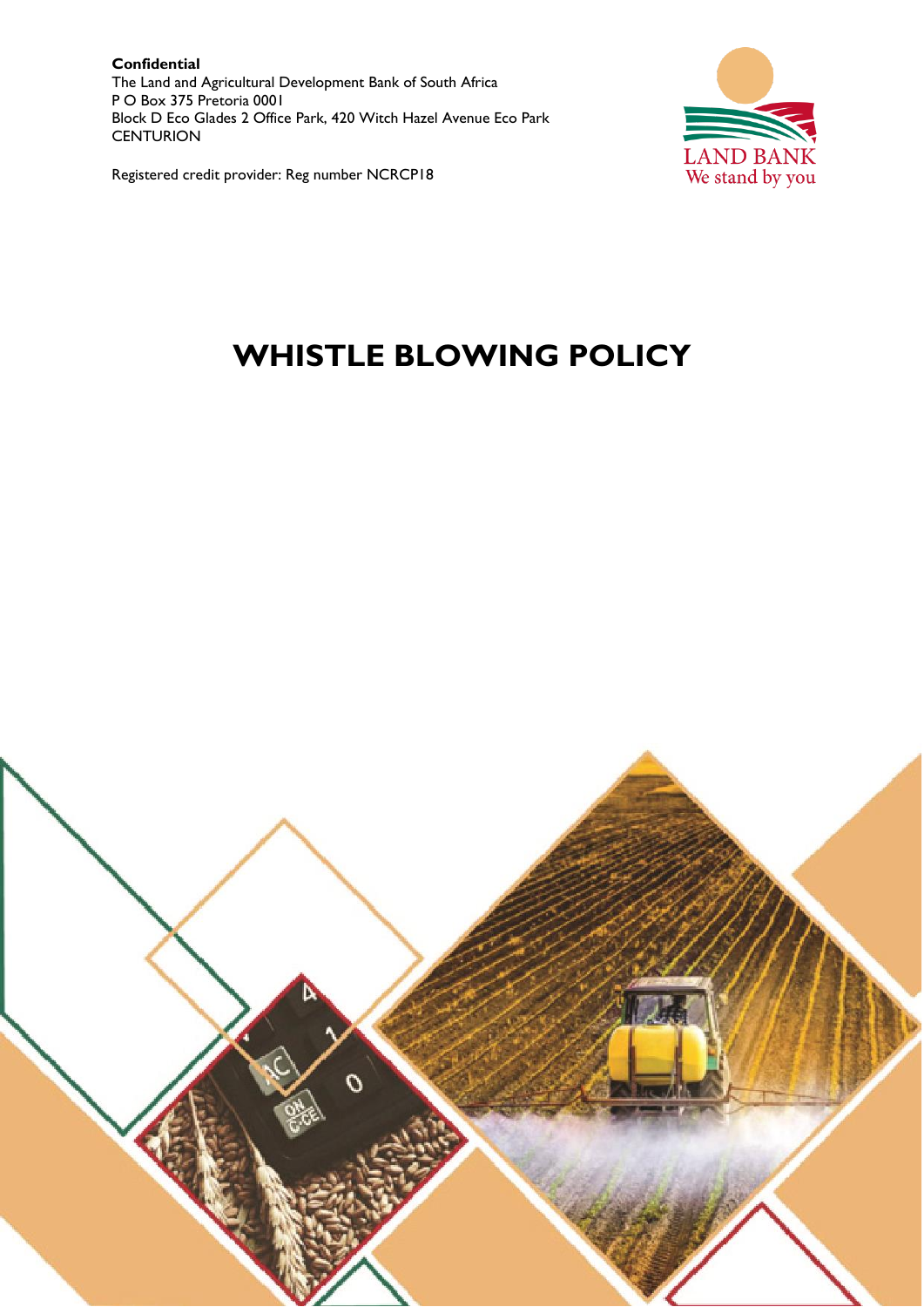# **1 OBJECTIVES**

- 1.1 Land Bank Group is committed to ensuring that matters relating to fraud, corruption and other irregularities are reported and dealt with in accordance with the full extent of the law. Land Bank Group acknowledges that in order to ensure that instances of fraud are dealt with, appropriate and effective systems of reporting such instances with the appropriate channels should be in place.
- 1.2 Government, and the public of South Africa, expect from Land Bank Group and its staff to demonstrate that the Bank manages its business efficiently, effectively and ethically to deliver the result expected.
- 1.3 Land Bank Group, through Land Bank Board as well as the Board Sub-Committees has given a firm commitment to its shareholders that Land Bank Group will manage the results, tighten accountability and improve transparency and that all Land Bank Group staff will be responsible for their actions.
- 1.4 This Policy should be read in conjunction with the following policies/document in order to fully understand its content:
	- 1.4.1 Fraud Prevention Strategy;
	- 1.4.2 The Fraud and Corruption Policy;
	- 1.4.3 The Disciplinary Code and Procedure
	- 1.4.4 Code of Ethics and Business Conduct and
	- 1.4.5 Appointment of Nominee Directors Policy.

## **2 CONTEXTUAL BACKGROUND**

2.1 The objective of this Policy is to set guidelines for the reporting of fraud, corruption and other irregularities by employees of Land Bank Group, its service providers, stakeholders and the general public.

The Policy is intended to:

- 2.1.1 Provide a framework for Land Bank Group to prevent and detect fraud and corruption;
- 2.1.2 Inform employees on how to report allegations of fraud and remedies available for the protection of their identity and against harassment and retaliation; and
- 2.1.3 Support ethical work practices through individual behaviour and decision making.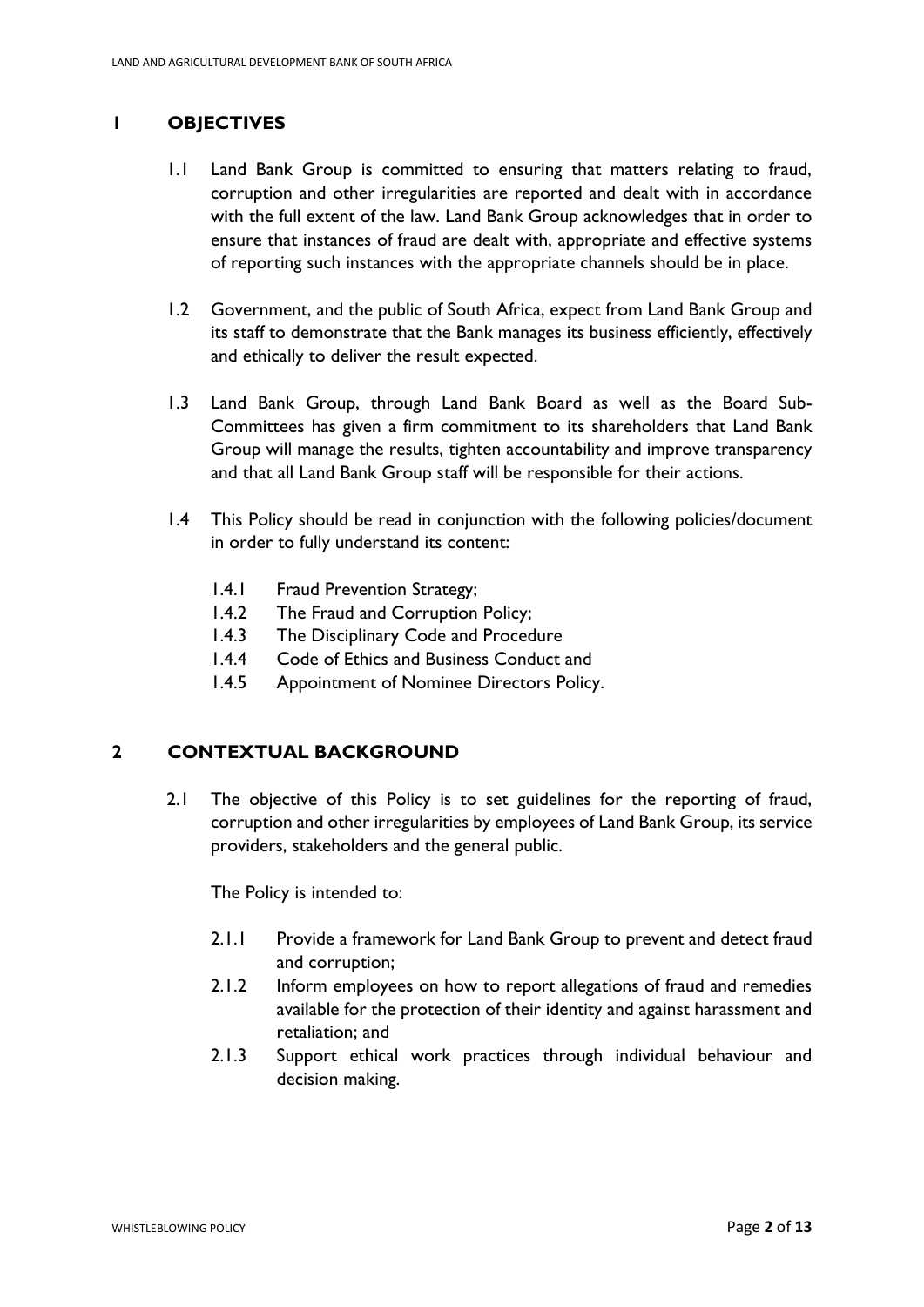# **3 SCOPE**

- 3.1 Existing grievance procedures are in place to enable employees of Land Bank Group to raise grievances relating to their employment. This Policy is intended to cover the disclosure of concerns that fall outside the scope of grievance procedures. These disclosures are addressed in the Protected Disclosures Act ("PDA") and are outlined below:
	- 3.1.1 That a criminal offence has been committed, is being committed or is likely to be committed;
	- 3.1.2 That a person has failed, is failing or is likely to fail to comply with any legal obligation to which that person is subject;
	- 3.1.3 That a miscarriage of justice has occurred, is occurring or is likely to occur;
	- 3.1.4 That the health or safety of an individual has been, is being or likely to be endangered;
	- 3.1.5 That the environment has been, is being or is likely to be damaged;
	- 3.1.6 Unfair discrimination as contemplated in the Promotion of Equality and Prevention of Unfair Discrimination Act, No. 4 of 2000; or
	- 3.1.7 That any matter referred to in the paragraphs above has been, is being or likely to be deliberately concealed.
- 3.2 This policy relates to disclosures made by employees to Land Bank Group. In this regard, cognisance is taken of the fact that the PDA also provides for other reporting channels. It also applies to all allegations, attempts and incidents of fraud and corruption impacting or having the potential to impact Land Bank Group negatively.
- 3.3 All employees of Land Bank Group must comply with the spirit and content of the Policy.
- 3.4 It is expected of all Land Bank Group employees to approach their responsibilities, work and dealings with colleagues in accordance with Land Bank Group values. The values include: (1) Meaningful Contribution; (2) Empowerment; (3) Organisational Synergy; (4) Accountability; and (5) Proactiveness.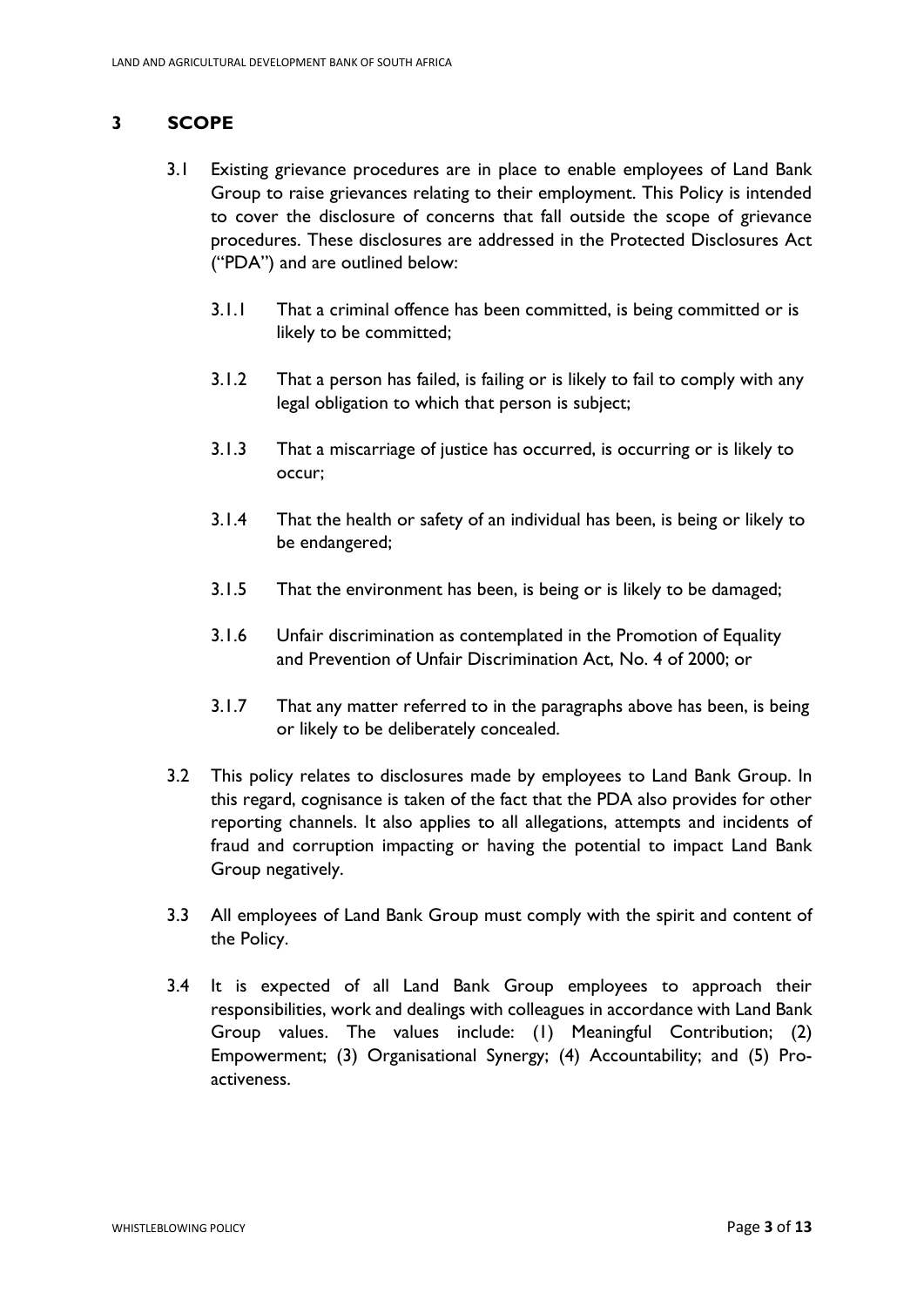## **4 DEFINITIONS**

List and describe all the words, acronyms that are used throughout the document.

| <b>Employees</b>       | Any person, including fixed term contractors, who work<br>for Land Bank Group and who receives or is entitled to<br>receive any remuneration.                                                                                                                                                                                                                                                                                                          |  |  |  |  |  |  |
|------------------------|--------------------------------------------------------------------------------------------------------------------------------------------------------------------------------------------------------------------------------------------------------------------------------------------------------------------------------------------------------------------------------------------------------------------------------------------------------|--|--|--|--|--|--|
| Corruption             | The general offence of corruption as defined in the<br>Prevention and Combating of Corrupt Act, is directly or<br>indirectly accepting or agreeing or offering to accept any<br>gratification from another person; giving or agreeing or<br>offering to give any other person any gratification in order<br>to influence that person directly or indirectly to exercise<br>his powers, duties or legal obligations in a manner which<br>is/amounts to: |  |  |  |  |  |  |
|                        | Illegal, dishonest, unauthorised, incomplete, or biased;<br>$\circ$                                                                                                                                                                                                                                                                                                                                                                                    |  |  |  |  |  |  |
|                        | Misuse or selling of information or material acquired;<br>O                                                                                                                                                                                                                                                                                                                                                                                            |  |  |  |  |  |  |
|                        | Abuse of positions of authority;<br>$\circ$                                                                                                                                                                                                                                                                                                                                                                                                            |  |  |  |  |  |  |
|                        | Breach of trust;<br>$\circ$                                                                                                                                                                                                                                                                                                                                                                                                                            |  |  |  |  |  |  |
|                        | Violation of a legal duty or set of rules;<br>O                                                                                                                                                                                                                                                                                                                                                                                                        |  |  |  |  |  |  |
|                        | Designed to achieve an unjustified result; and<br>O                                                                                                                                                                                                                                                                                                                                                                                                    |  |  |  |  |  |  |
|                        | Any other unauthorised or improper inducement to<br>O                                                                                                                                                                                                                                                                                                                                                                                                  |  |  |  |  |  |  |
|                        | do or not to do anything;                                                                                                                                                                                                                                                                                                                                                                                                                              |  |  |  |  |  |  |
| Fraud                  | <b>The</b><br>unlawful<br>intentional<br>and<br>making<br>of<br>a<br>misrepresentation which causes actual or potential<br>prejudice to another.                                                                                                                                                                                                                                                                                                       |  |  |  |  |  |  |
| <b>Theft</b>           | The unlawful and intentional misappropriation of another's<br>property or property which is in his/her lawful possession,<br>with the intention to deprive the owner of its rights<br>permanently.                                                                                                                                                                                                                                                     |  |  |  |  |  |  |
| <b>Land Bank</b>       | The Land and Agricultural Development Bank of South<br>Africa established in terms of the Land and Agricultural<br>Development Bank Act (Act 15 of 2002).                                                                                                                                                                                                                                                                                              |  |  |  |  |  |  |
| <b>Land Bank Act</b>   | Land and Agricultural Development Bank Act (Act 15 of<br>2002).                                                                                                                                                                                                                                                                                                                                                                                        |  |  |  |  |  |  |
| <b>Land Bank Group</b> | Land Bank and its subsidiaries.                                                                                                                                                                                                                                                                                                                                                                                                                        |  |  |  |  |  |  |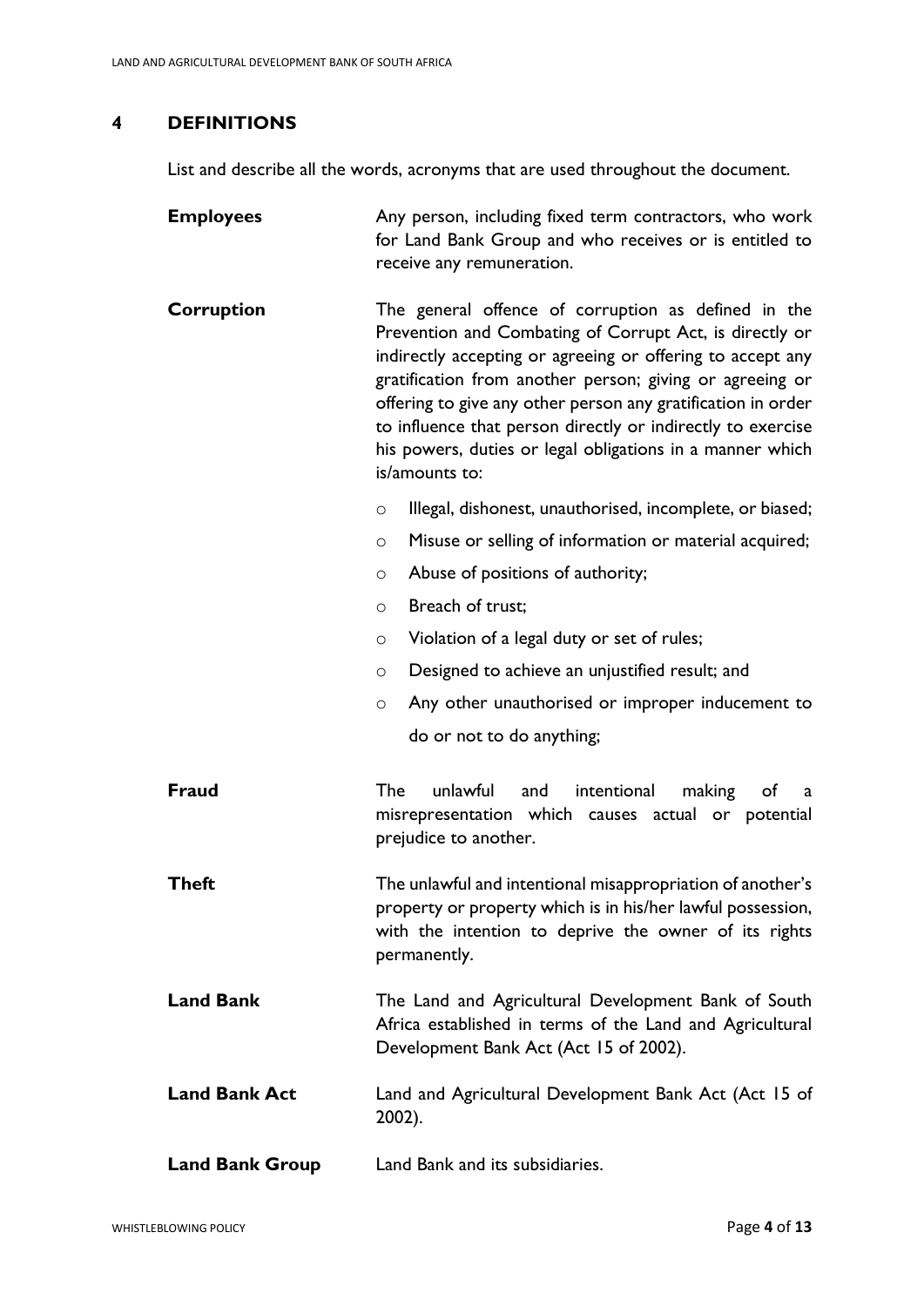| Unethical behaviour | Means behaviour or business practices that are not in line |  |  |  |  |  |  |                                                  |  |  |
|---------------------|------------------------------------------------------------|--|--|--|--|--|--|--------------------------------------------------|--|--|
|                     |                                                            |  |  |  |  |  |  | with the Land Bank Group's values and underlying |  |  |
|                     | principles of good governance.                             |  |  |  |  |  |  |                                                  |  |  |

# **5 POLICY What is whistle blowing?**

- 5.1 Whistleblowing encourages and enables employees to raise serious concerns within the organisation rather than overlooking a problem or 'blowing the whistle' to parties outside the organisation.
- 5.2 Employees are often the first to become aware of illegal or unethical practices within an organisation. However, they may not express their concerns as they feel that speaking up would be disloyal to their colleagues, to the organisation, or would lead to retaliation or victimisation.

## **Who can blow the whistle?**

5.3 Any employee of Land Bank Group and all managers, Land Bank Group's customers, services providers, the general public and other stakeholders who have a reasonable belief that fraud, corruption and other irregularities have occurred or are likely to occur in Land Bank Group or outside Land Bank Group that may negatively affect its business dealings.

#### **What can you blow the whistle on?**

- 5.4 While grievances should be reported through other channels, below are examples of concerns that should be reported using the whistle blowing channels (This is a mere guideline and not an exhaustive list):
	- Corruption;
	- Theft:
	- Fraud;
	- Dishonesty;
	- Procurement irregularities;
	- Environmental violations;
	- Financial statement fraud;
	- Other criminal offences:
	- Conduct which is an offence or a breach of law:
	- Failure to comply with a legal obligation;
	- Disclosures related to miscarriages of justice;
	- Health and safety risks, including risks to the public as well as other employees;
	- The unauthorised use of public funds;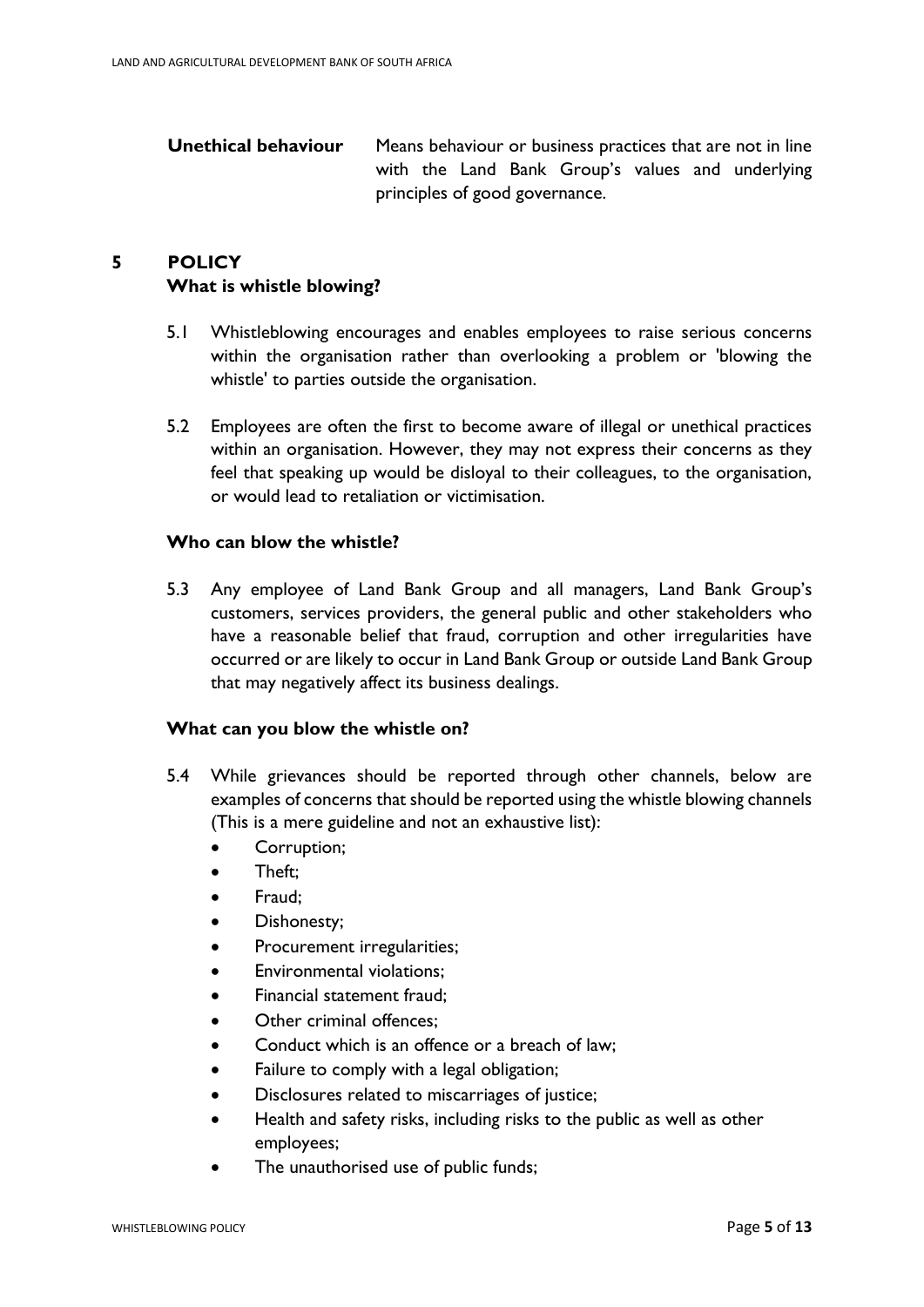- Possible fraud and corruption;
- Unethical behaviour including violating company policies or procedures;
- Sexual harassment:
- Discrimination;
- Sexual, physical or other abuse of colleagues, employees and/or clients; and
- Other unethical conduct.

## **Occupational detriment**

- 5.5 Land Bank Group acknowledges the fact that the decision to report a concern can be a difficult one to make, not least because of fear of occupational detriment from those responsible for the irregularity.
- 5.6 Land Bank Group will not tolerate harassment or victimisation and will take action to protect employees when they raise a concern in good faith. This does not mean that if an employee is already the subject of disciplinary or other action, that action will be halted as a result of their whistle blowing.
- 5.7 Reporting in good faith means:
	- The Whistle blower only discloses information with a reasonable belief that the information being disclosed is true; and
	- The Whistle blower is not acting for personal gain, or reporting maliciously.
- 5.8 An employee may not be subject to the following "occupational detriment" as a result of having made a disclosure/report such as being:
	- Subjected to any disciplinary action;
	- Dismissed, suspended, demoted, harassed or intimidated;
	- Transferred against his/her will;
	- Refused transfer or promotion;
	- Being subjected to a term or condition of employment or retirement which is altered or kept altered to his/her disadvantage;
	- Refused a reference, or being provided with an adverse reference;
	- Threatened with any of the actions referred to above; and
	- Otherwise adversely affected in respect of his/her employment, profession which may include employment opportunities and work security.

## **Protection of Whistle blowers and confidentiality**

5.9 Land Bank Group will do its best to protect an individual's identity when he/she raises a concern and does not want their identity to be disclosed.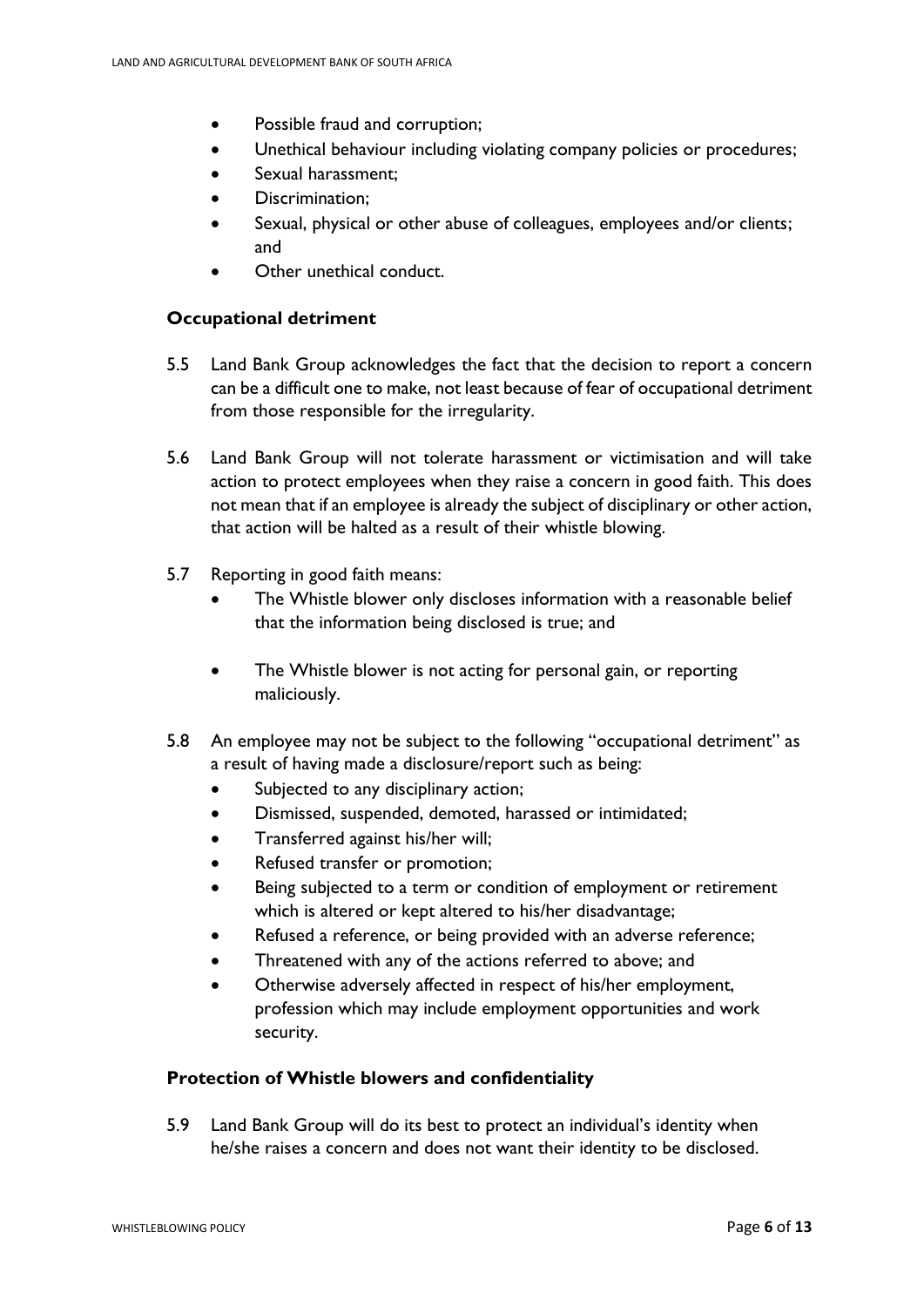- 5.9.1 A protected disclosure is when an employee makes any disclosure:
	- In good faith;
	- Reasonably believes the information disclosed is substantially true; and
	- Not for personal gain, excluding any reward payable in terms of any law.
- 5.9.2 Employee will be protected even if upon investigation the allegations are found to be unsubstantiated.
- 5.9.3 Protection will not be available if the disclosure is found to be frivolous or the disclosure questions the merits of government policy or the disclosure is made with a motive of avoiding disciplinary action or dismissal.
- 5.9.4 If you contact the Tip-offs Anonymous contact centre run by the service provider, you are not required to give your name or any personal details, unless the laws and regulations in your local jurisdiction do not approve / authorize anonymous reporting. Secondly, there is no caller identification so they do not know from where the call was made. Even though they record all the calls, Land Bank will not have access to the recordings so no one will be able to identify your voice. The service provider also has report analysts on site who 'sanitise' every call, which means that they strip out any information that could lead to the identity of the caller, so Land Bank only gets a very factual report of the alleged wrong-doing with no additional information.
- 5.9.5 The service provider personnel are very carefully selected and undergo intensive background checking before they commence work in the contact centre. Contact centre agents also subject themselves to ongoing checks and declarations to ensure that we can identify, at an early stage, the likelihood of any personnel becoming victims of blackmail, becoming involved in any inappropriate or criminal activity or whose integrity becomes impaired.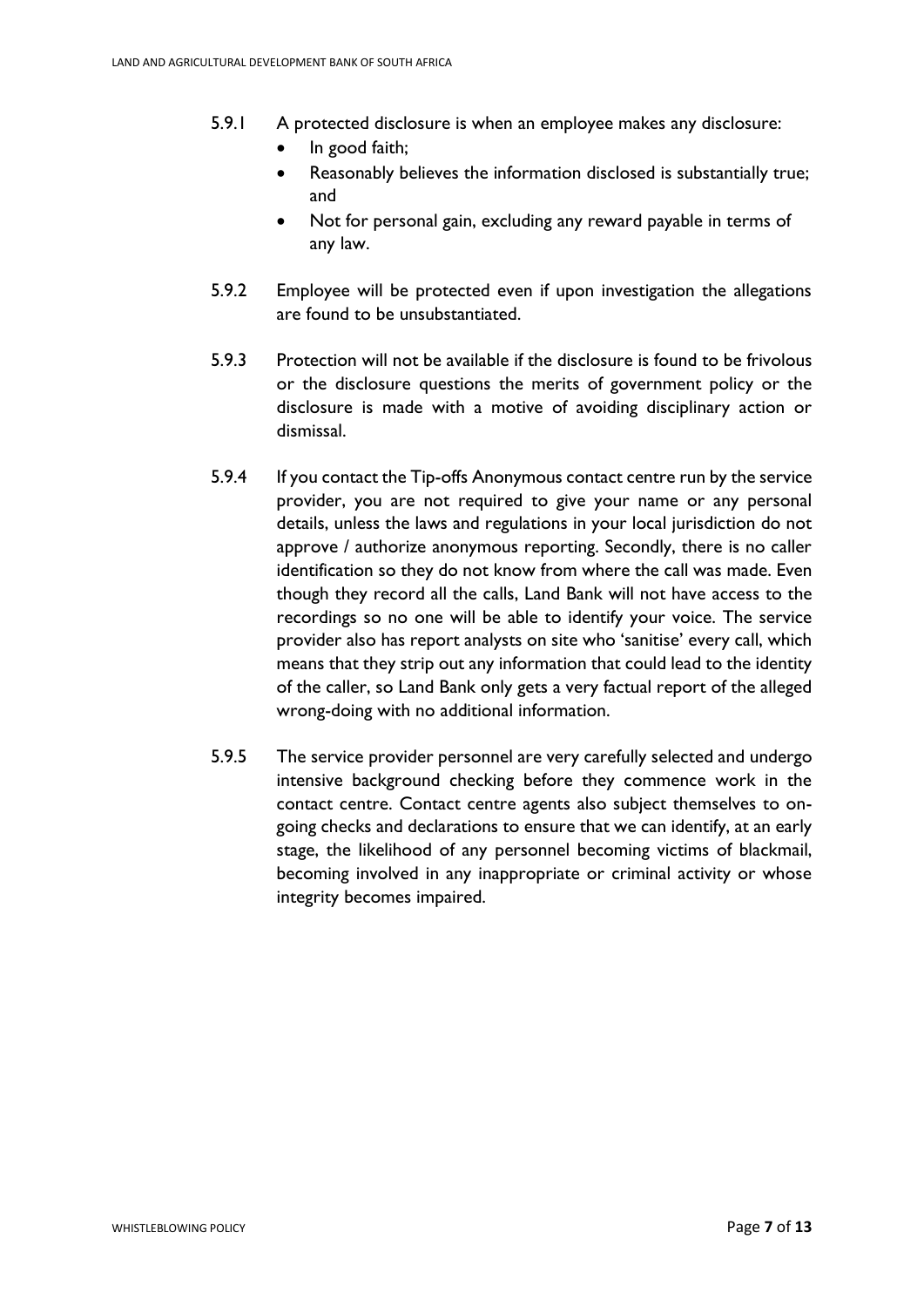## **Harassment and retaliation**

- 5.10 Land Bank Group shall ensure that no employee is subject to harassment and/or retaliation as a result of reporting suspicious fraud to management of the Land Bank Group or using any of the available reporting methods as prescribed by the Land Bank Group.
- 5.11 No employee will suffer harassment, retaliation or adverse employment consequences as a result of the submission in good faith of their disclosure. Any employee of the company, who retaliates against a person who has submitted a disclosure pursuant to this policy in good faith, shall be subject to disciplinary action following which the maximum sanction will be applied.

## **Remedies available to those who blow the whistle**

5.12 Land Bank Group acknowledges and complies with the requirements of the PDA as amended in terms of complying with the protection of those who blow the whistle and in terms of applying the remedies available as per the requirements of the PDA and this Policy.

## **6 REPORTING ALLEGATIONS OF FRAUD**

## **To whom can a report be made?**

- 6.1 The following are ways in which an employee may report an irregularity in terms of the Policy:
	- 6.1.1 The employee to report to their immediate supervisor or any manager; or
	- 6.1.2 The report should be made to the Head: Internal Audit or Chairperson of the Board of Directors.
- 6.2 All supervisors and managers must convey Whistle blower reports to the Head: Internal Audit for further investigation.

## **Fraud hotline**

- 6.3 It is understandable that at times it is difficult to report a problem to a manager due to confidentiality issues. In this case employees are to use the fraud hotline which allows for anonymous reporting. The fraud hotline provides Whistle blowers with various options for making disclosures, all of which are safe to use.
- 6.4 Land Bank Group has implemented an independent fraud hotline which is intended to achieve the following:
	- 6.4.1 To deter potential fraudsters and corrupt individuals by making all employees and other stakeholders aware that Land Bank Group is not a soft target, as well as encouraging the participation of employees in supporting, and making use of this facility;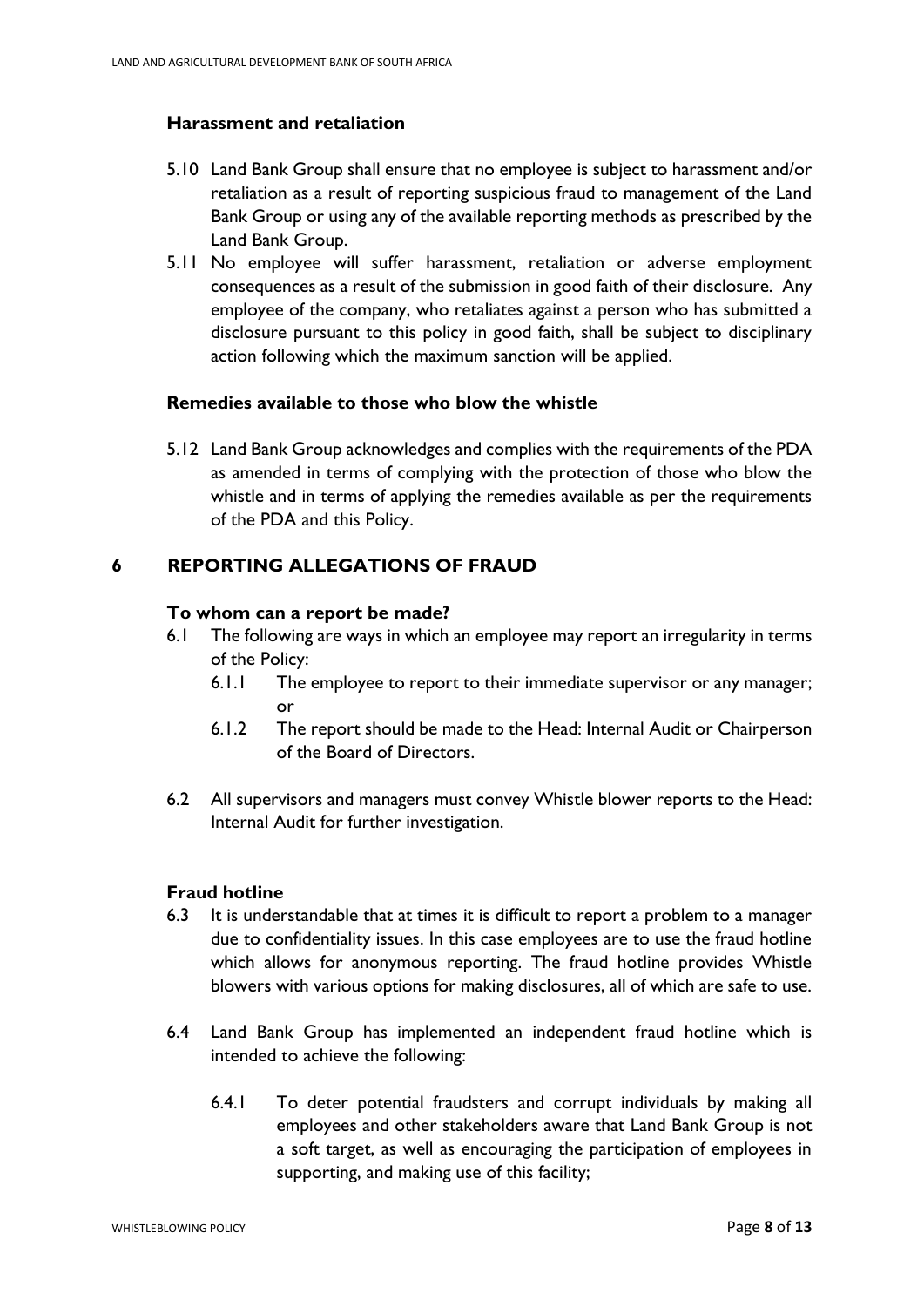- 6.4.2 To raise the level of awareness that Land Bank Group will not tolerate fraud;
- 6.4.3 To detect incidents of fraud by encouraging whistle blowers to report incidents which they witness or become aware of;
- 6.4.4 To assist Land Bank Group in managing the requirements of the PDA by creating and communicating an additional channel through which whistle blowers can report irregularities which they witness or which come to their attention; and
- 6.4.5 To further assist Land Bank Group in identifying areas of fraud risk in order that preventive and detective controls can be appropriately improved or developed.
- 6.5 Employees are encouraged to assist in the resolution of all allegations of fraud and corruption. Should employees wish to report allegations of fraud and corruption anonymously, they can contact Land Bank Group's fraud hotline, the Head of Internal Audit or Chief Risk Officer, or the Chairperson of the Board of Directors.
- 6.6 In making a disclosure using the above means, the Whistle blower is encouraged to provide as much information as possible relating to the matter, bearing in mind that the greater the information available, the more thoroughly the matter is likely to be investigated and, in turn, resolved.
	- 6.6.1 The following type of information may be requested:
		- Who is involved?
		- What have they been doing?
		- What has happened?
		- How was it done?
		- How often has it occurred?
		- Where is it done?
		- When was it observed?
		- What sort of value(s) was involved?

## **Anonymous Reporting**

- 6.7 While people have a right to report anonymously, it should be noted that they can put their names to allegations should they wish to. Concerns expressed anonymously are difficult to investigate; nonetheless they will be followed up fully by Land Bank Group taking into account inter alia the following:
	- 6.7.1 Preliminary investigations that indicate a need for further investigations;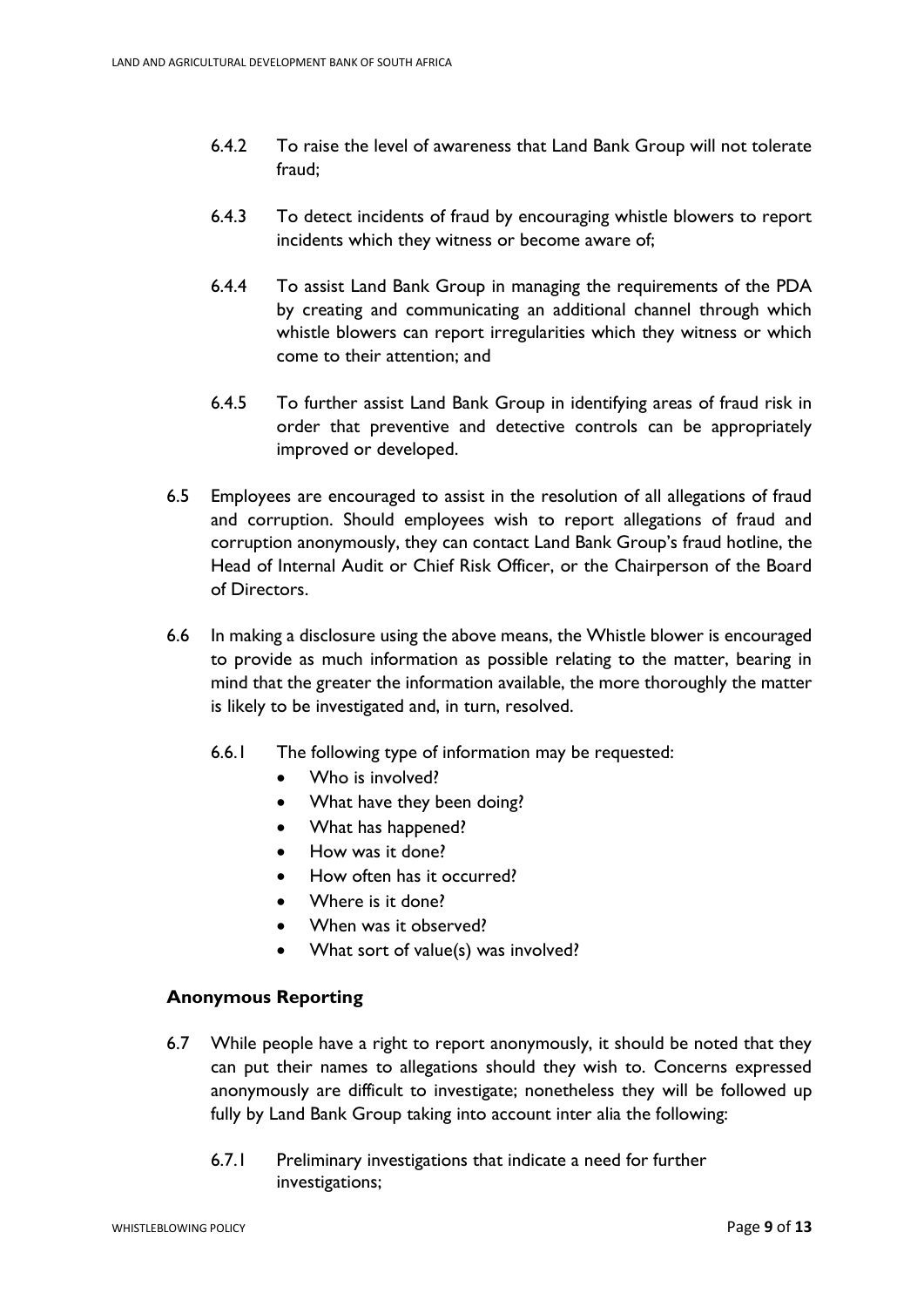- 6.7.2 The seriousness of the impropriety raised;
- 6.7.3 Whether the impropriety is continuing or is likely to continue in the future;
- 6.7.4 The credibility of the concern; and
- 6.7.5 The likelihood of confirming the allegation.

#### **Reporting by third parties**

6.8 Land Bank Group should ensure that all external parties including the general public are made aware of the means available in reporting suspicions of fraud to Land Bank Group as well as other regulatory authorities.

#### **False allegations**

6.9 It is the responsibility of all supervisors and managers to discourage false allegations which are made with malicious intent by employees. In instances where such allegations are proven to be untrue and malicious or vexatious, the person who made the allegations shall be subjected to firm disciplinary, or other action.

## **7 HOW WILL ALLEGATIONS OF FRAUD BE DEALT WITH**

#### **Receiving allegations**

- 7.1 The Head of Internal Audit and Chief Risk Officer, as per section 3B of the Amended PDA:
	- 7.1.1 Will decide whether to investigate the matter or not;
	- 7.1.2 Or refer the disclosure to another person or body if the disclosure could be investigated or dealt with more appropriately by that other person or body;
	- 7.1.3 In writing, acknowledge receipt of the disclosure by informing the employee of the decision:
		- To investigate the matter, and where possible the time-frame within which the investigation will be completed;
		- Not to investigate the matter and the reasons for such decision; or
		- To refer the disclosure to another person or body.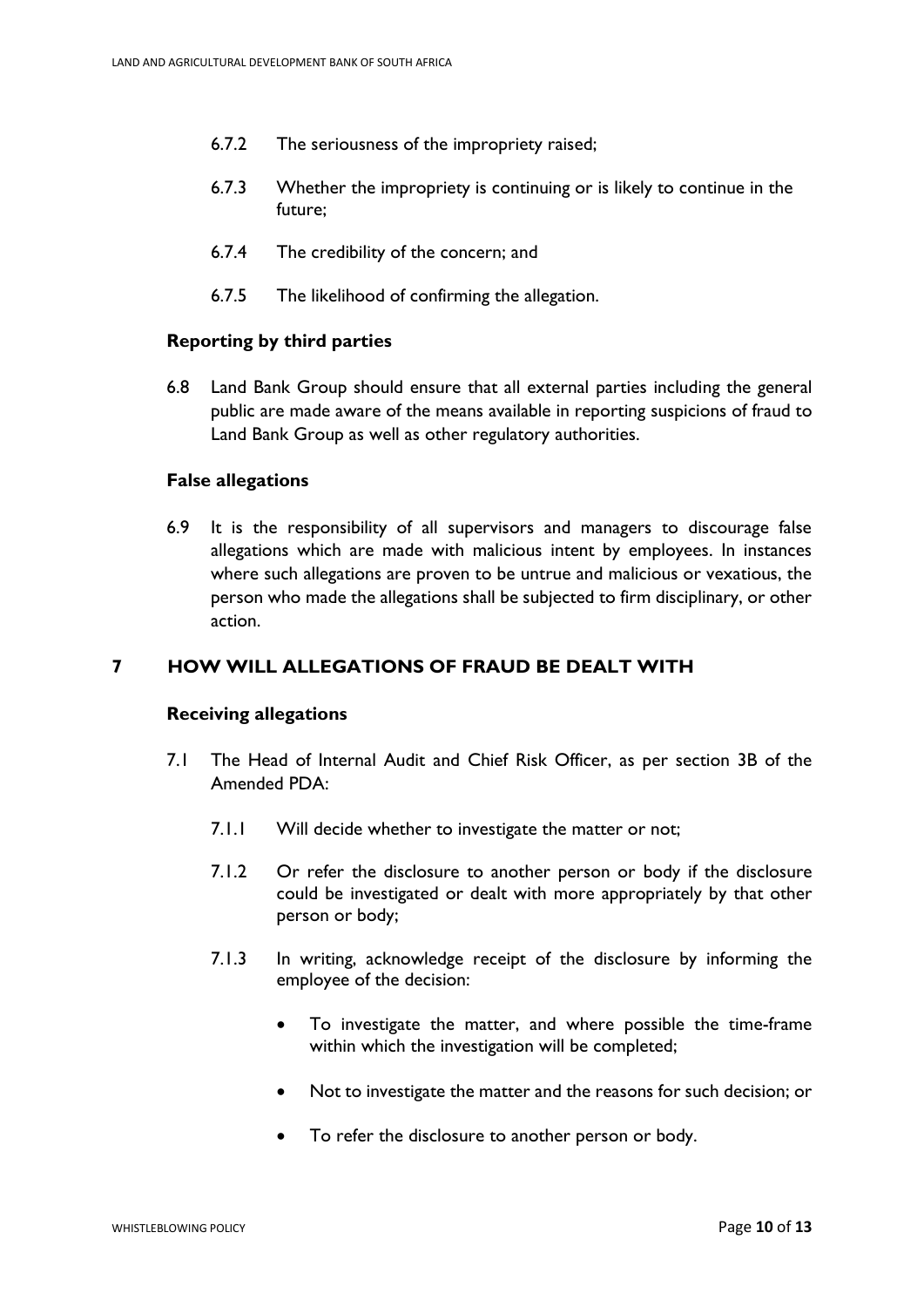- 7.2 The Head: Internal Audit and Chief Risk Officer will impartially assess each disclosure and determine the appropriate action to take, such as:
	- 7.2.1 No action/decline to investigate;
	- 7.2.2 Allocate responsibility for dealing with the disclosure to an appropriate person;
	- 7.2.3 A preliminary or informal investigation;
	- 7.2.4 A formal investigation;
	- 7.2.5 Recommend a disciplinary process; and
	- 7.2.6 Refer the matter to an Investigating Authority for investigation or other appropriate action.
- 7.3 Where the Head of Internal Audit or Chief Risk Officer has been implicated the decision whether to investigate will be that of the Chairperson of the Audit and Finance Committee.
- 7.4 Details on how Land Bank Group will approach investigations are outlined in the Forensic Investigation Methodology and illustrated in the Fraud and Corruption Policy.

#### **Employees' responsibility**

7.5 All employees are expected to support Land Bank Group in the conducting investigations into allegations of fraud and corruption.

#### **Whistle blower reports**

7.6 The Head of Internal Audit and the Chief Risk Officer will handle the Whistle blower reports and are responsible for notifying the Whistle blower of the action taken or proposed action to be taken after the completion of the investigation. Where the Head of Internal Audit or Chief Risk Officer was implicated in the report, or where the investigation was conducted by another person or body, the feedback will be presented to the Whistle blower through that person or body.

## **Confidentiality of reported and investigated matters**

7.7 Land Bank Group shall keep all matters reported and investigated strictly confidential. This includes ensuring that all information gathered during the reporting and investigation of these matters be stored in secure locations and with the required access privileges to ensure that the information is properly safeguarded.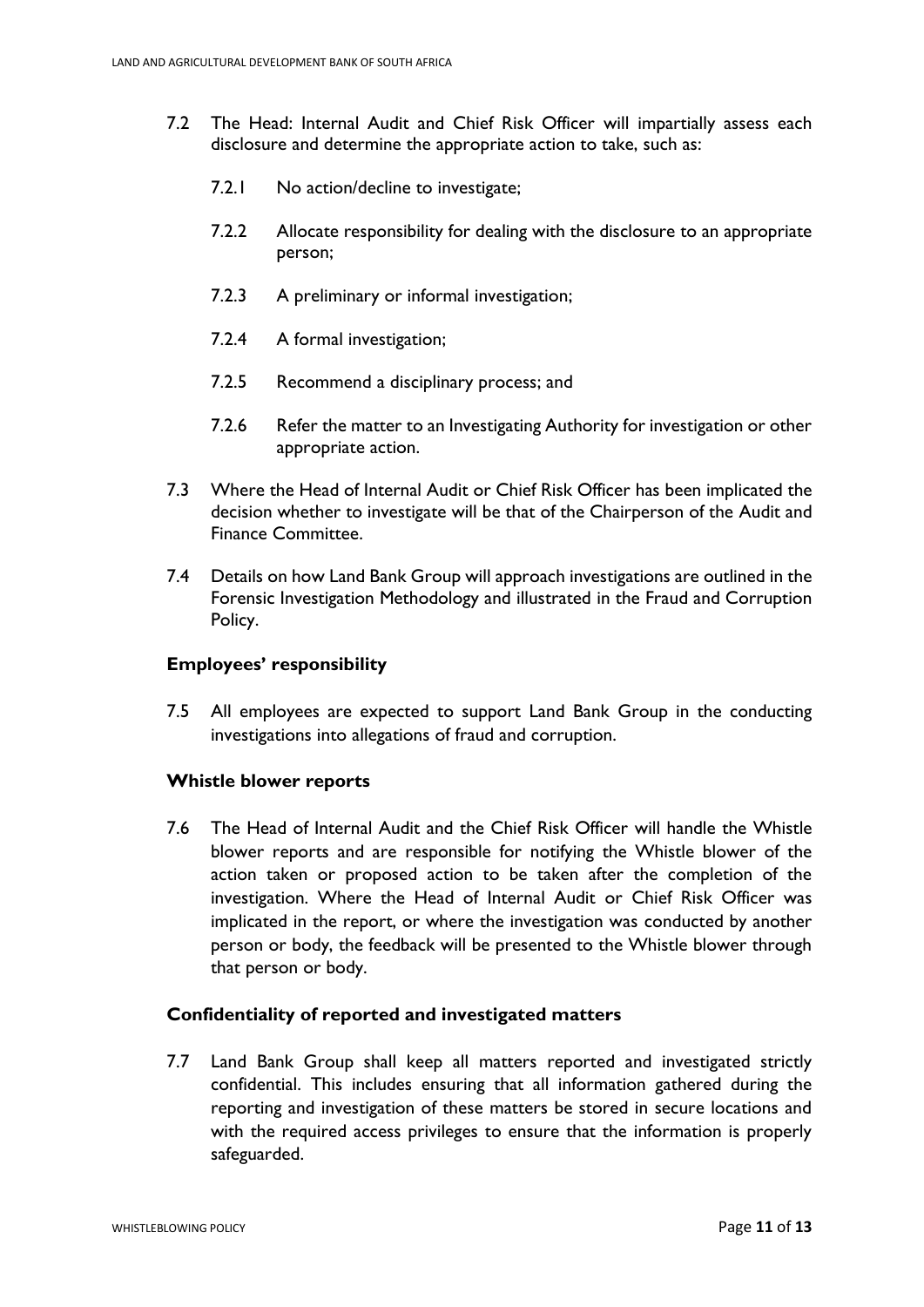- 7.8 The amount of contact between the body investigating the issues and the persons raising the concern will depend on the nature of the matters raised, the potential difficulties involved and the clarity of the information provided. If necessary, further information will be sought from the individual.
- 7.9 The progress made with investigations shall be handled in a confidential manner and shall not be disclosed or discussed with any persons who have no legitimate claim to such information. This is important in order to avoid damaging the reputation of a suspected person who is subsequently found to be innocent of wrongful conduct.

## **8 NOTIFICATION OF ACTION TAKEN OR PROPOSED**

- 8.1 If an employee makes a protected disclosure they must be notified of the action taken or proposed to be taken after the completion of the investigation.
- 8.2 The Head of Internal Audit and Chief Risk Officer shall communicate to the Whistle blower the manner in which reported incidences have been dealt with. Subject to legal constraints, information about the outcome of any investigation may be disseminated on a "need to know" basis.

## **9 CREATING AWARENESS**

- 9.1 All managers shall be responsible for ensuring that all employees under their control are made aware of and receive the relevant policy documentation.
- 9.2 In terms of its Fraud Prevention Strategy, the Land Bank Group will facilitate bi-annual fraud awareness training to its employees and other stakeholders including its suppliers and service providers.

## **10 RELEVANT LEGISLATION**

- 10.1 Protected Disclosures Act, No 26 of 2000.
- 10.2 Criminal Procedure Act, No 51 of 1977
- 10.3 Prevention of Organised Crime Act 121 of 1998
- 10.4 Prevention and Combating of Corrupt Activities Act, 12 Of 2004;
- 10.5 Promotion of Equality and Prevention of Unfair Discrimination Act, No. 4 of 2000.

## **11 RELEVANT POLICIES**

- 11.1 The Fraud and Corruption Policy;
- 11.2 Code of Ethics and Business Conduct; and
- 11.3 Appointment of Nominee Directors Policy.